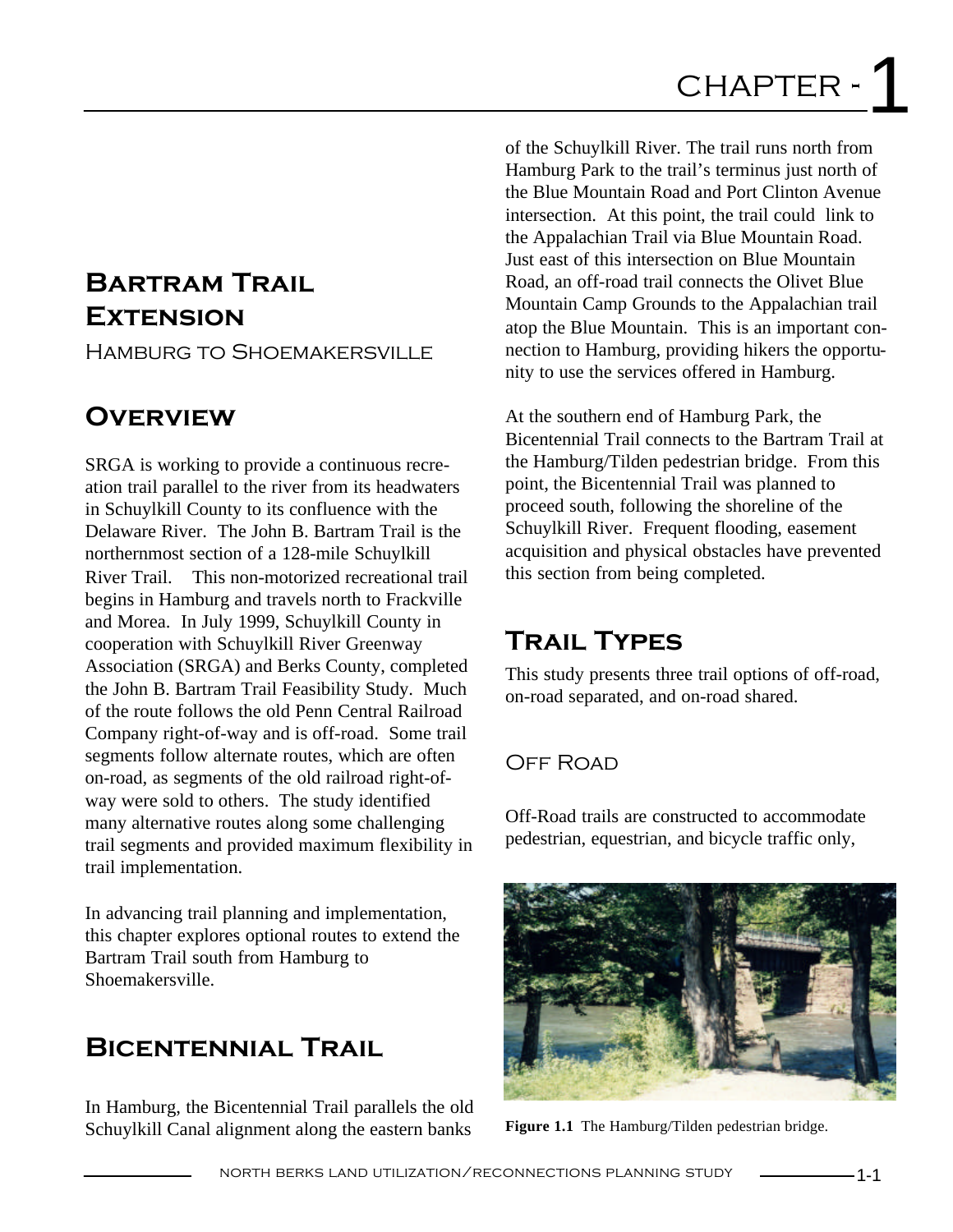away from roads. These trails provide the safest routes and are most desirable. Off-road trails can be as simple as a compacted earth trail, wide enough to handle foot traffic to an optimal 10' to 12' wide paved trail of stone dust or asphalt.

### *on road route - separated*

When land easements or topography restrict the development of off-road trails, existing road rightof-ways provide an alternative. These trails utilize expanded paved shoulders. Pavement markings delineate and separate the trail from vehicular traffic. When the trail crosses a street, it is important that both trail users and motorists be alerted of such crossings, through signage and pavement markings.

### *on road route - shared*

The most inexpensive trail shares an existing roadway. These trails can often be implemented as "immediate" routes, and are used to complete connections, and get the trail up and running quickly. This trail type is sometimes seen as a temporary route, ultimately being replaced by a separated bike lane or off-road route.



**Figure 1.2** The Blue Mountain Rail Road underpass in southern Hamburg.



**Figure 1.3** Remnants of the Schuylkill Canal are visible along segments of Five Locks Road.



**Figure 1.4** The Pennsylvania Fish and Boat Commission boat launch facility.

## **Analysis**

The proposed Hamburg to Shoemakersville section of trail connects the southern terminus of the Bartram Trail at Hamburg Park through Hamburg to Main Street in Shoemakersville (see Hamburg to through truss bridge section in Chapter 3 for more detail).

From Lowland Road to Hamburg Park, the trail has followed the former Pennsylvania Rail Road line.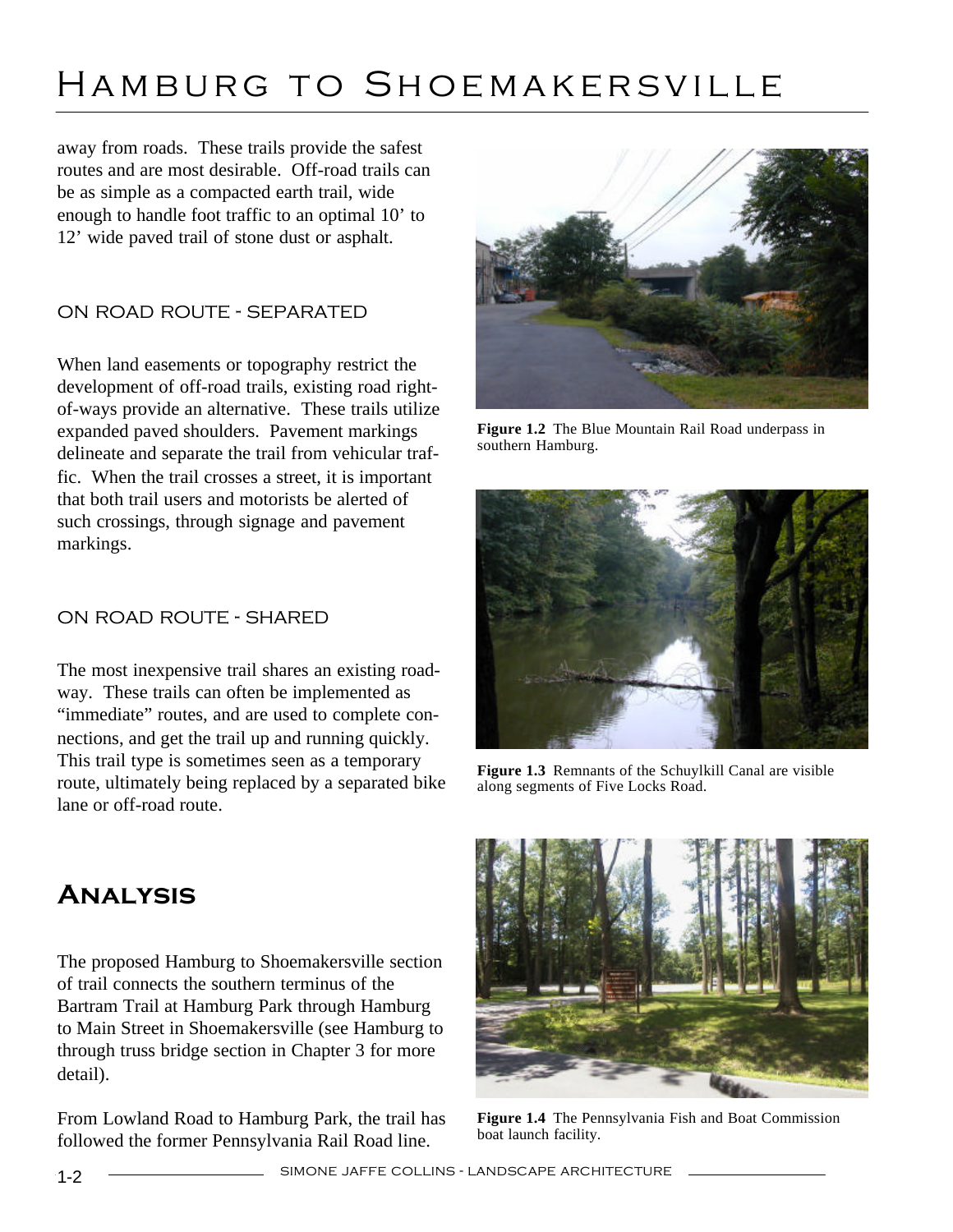However, once over the bridge, a building now obstructs the former R.R. grade. At this point the trail requires a new alignment. (See Chapter 3 - Kernsville Dam for more detailed information on the proposed trail from Hamburg North)

From the Hamburg/Tilden pedestrian bridge, the extension could follow a number of on-road or offroad alignments. Three different trail options are outlined:

# *Route Options*

## *Option 1. off-road route*

### *Overview*

The off-road route primarily follows the towpath of the Schuylkill Canal. The State and property owners own much of the old canal alignment which has the potential to be developed into an off-road trail. There are many interpretive opportunities along this route to describe the history of the canal, the river, and the surrounding area. Also, because the majority of this route is off-road, it is the safest and preferred trail option.

### *Route*

The Hamburg/Shoemakersville trail segment begins at the Hamburg/Tilden pedestrian bridge. From this point it will head south and cross State Street traveling along Front Street, a lightly traveled, wide street.

Many industries continue to operate in this section of Hamburg. For 800 feet, adjacent open lands owned by the Municipal Sewer Authority and Mid-Atlantic Canners Association could be used to accommodate the trail improvements up to the canal alignment. At this point the trail crosses Front Street at the intersection of Pine Street onto the old Schuylkill Canal alignment. The canal has

been filled and is now a dense vegetative hedgerow. The trail will continue to follow the Canal alignment, owned by the Borough of Hamburg.

At this point the trail intercepts an inactive portion of the Reading Blue Mountain & Northern Railroad (RBM&N) . The Route 61 by-pass blocks the old canal alignment, so the trail turns to follow the railroad alignment. This upper segment of the railline is not currently used. As the rail approaches Route 61, the RBM&N line accesses a railcar storage and repair facility. Coordination with the RBM&N will be necessary to route the trail around this facility to the west.



**Figure 1.5** The intersection of State and Fourth Street.



**Figure 1.6** The intersection of Route 61and Fourth Street looking north on Route 61.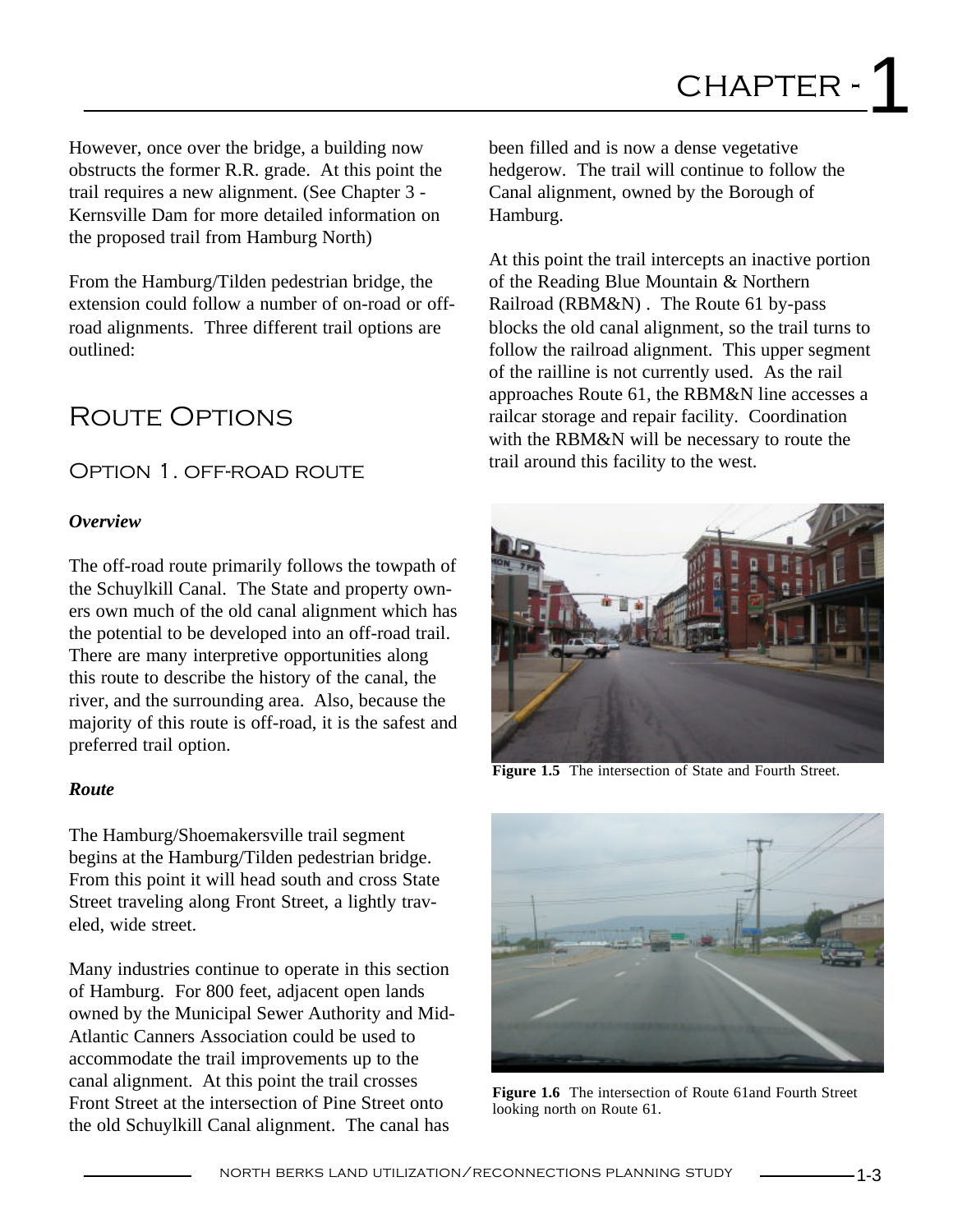

The proposed off-road trail shares this RBM&N railroad underpass, avoiding an ongrade crossing of Route 61.

The railroad passes under Route 61, a busy fourlane highway. This is a key feature of this route because it allows the trail to remain off-road and avoids crossing a busy Route 61. The trail can share the service road on the west side through the underpass.

The trail reemerges on the southern side of the 4 lane highway and returns to the Schuylkill Canal alignment. At this point, the canal is watered. The South Hamburg Railroad Station is located between the railroad and the canal. This period piece of architecture has heritage, preservation, and interpretation opportunities.

South of Hamburg Borough, the trail could follow one of three alternative off-road alignments. One parallels the inactive railroad bed. The second retraces the canal towpath and the third follows the Schuylkill River shoreline.

The trail briefly passes through Windsor Township and then enters Perry Township, intersecting Five Locks Road.



**Figure 1.7** The intersection of State and Fourth Street.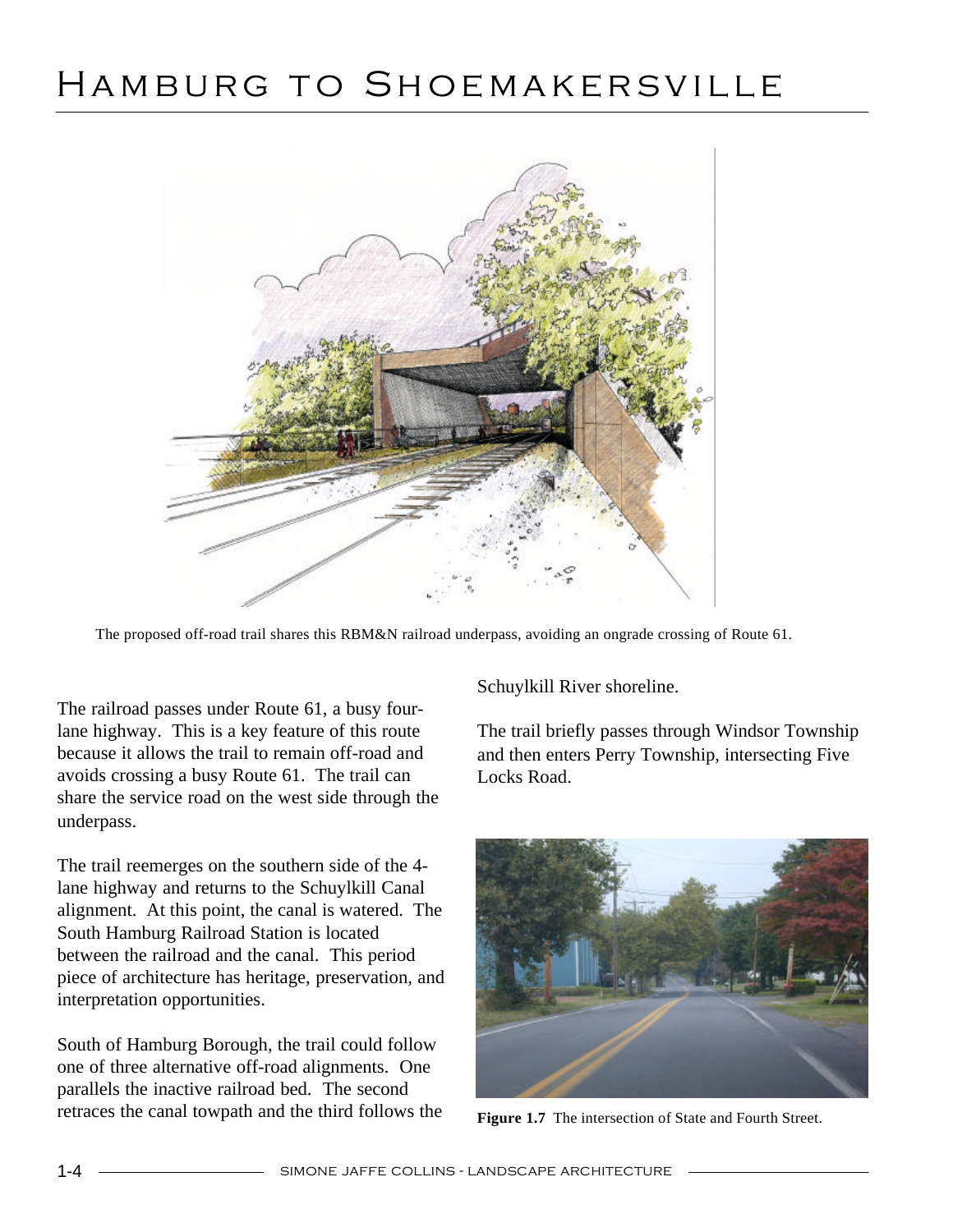

 $\overline{\phantom{a}}$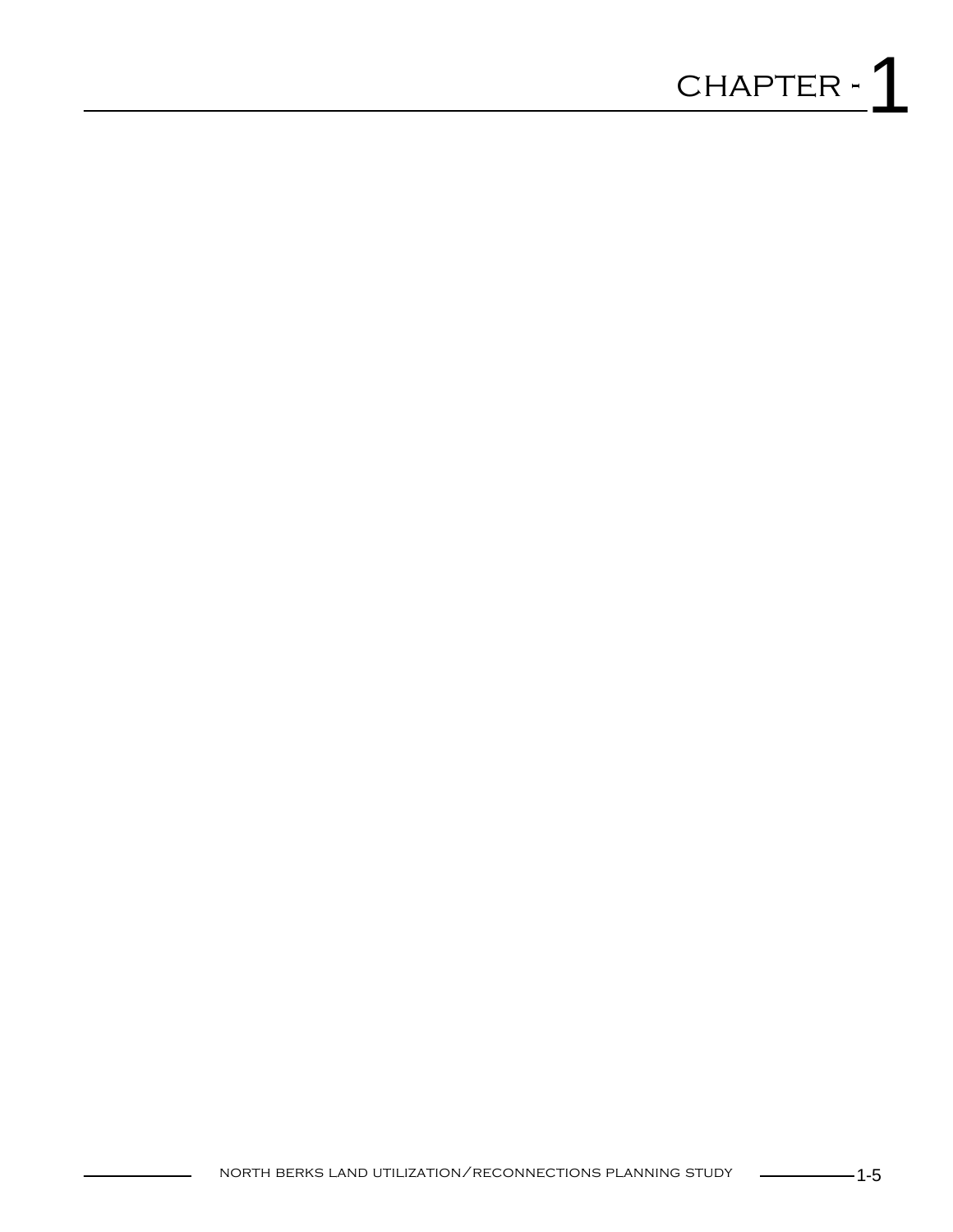An interim route could follow the currently unused RBM&N Railroad alignment. The RBM&N Railroad does plan to bring this line back into service, so this would only be a short term route. It may be possible to build a permanent trail parallel the rail line. This would require several miles of fencing and some grading. If the land owned by the RBM&N rail road is wide enough or if adjacent landowners agree, the trail could even be built parallel the rail line away from the active line.

The railroad and canal follow a more direct route for about a mile and a half to village of Five Locks, intersecting with Five Locks Road. The trail can continue along the former canal towpath. This route requires the permission from the property owner as well as clearing of overgrown vegetation.

A third route would closely follow the Schuylkill River. This route requires permission of land owners and clearing for the trail. This section would be located in the flood plain and be subject to temporary closures and occasional washouts.

After crossing Five Locks Road at the Five Locks Business Center, the canal, railroad and road closely parallel each other.

This segment of Five Locks road is quite beautiful, characterized by dense woods and lush vegetation flanking both sides of the road. This segment of road can be widened on the river side to accommodate a pedestrian/bicycle trail. Remnants of the Schuylkill Canal are visible on the eastern side of the road and provide the opportunity for interpretation. The Pennsylvania Fish and Boat Commission in conjunction with the Wildlife Conservancy owns and manages a boat launch between Five Locks Road and the Schuylkill River. Located a short distance down river from the boat launch, is the Peter Yarnell Canoe Launch.

At this point, all three options converge back to an off-road trail alignment. The trail continues south



**Figure 1.8** The narrow railroad underpass on Five Locks Road

past Fisher Dam Bridge along Five Locks Road. To avoid a narrow railroad underpass at the intersection of Five Locks Road and Water Street, the trail will remain west of the railroad right-of-way, along the canal towpath.

The trail continues off-road along a vegetated corridor following the path of the Schuylkill Canal, parallel the railroad right-of-way. The trail follows the vegetated corridor, passing farm fields and providing occasional glimpses of the Schuylkill River. As the trail approaches the Shoemakersville Borough, the canal alignment disappears as residents have "reclaimed" this land.

At this point the trail turns onto a private gravel farm road that passes through agricultural fields. It



**Figure 1.9** A typical view of agricultural land along Water Street.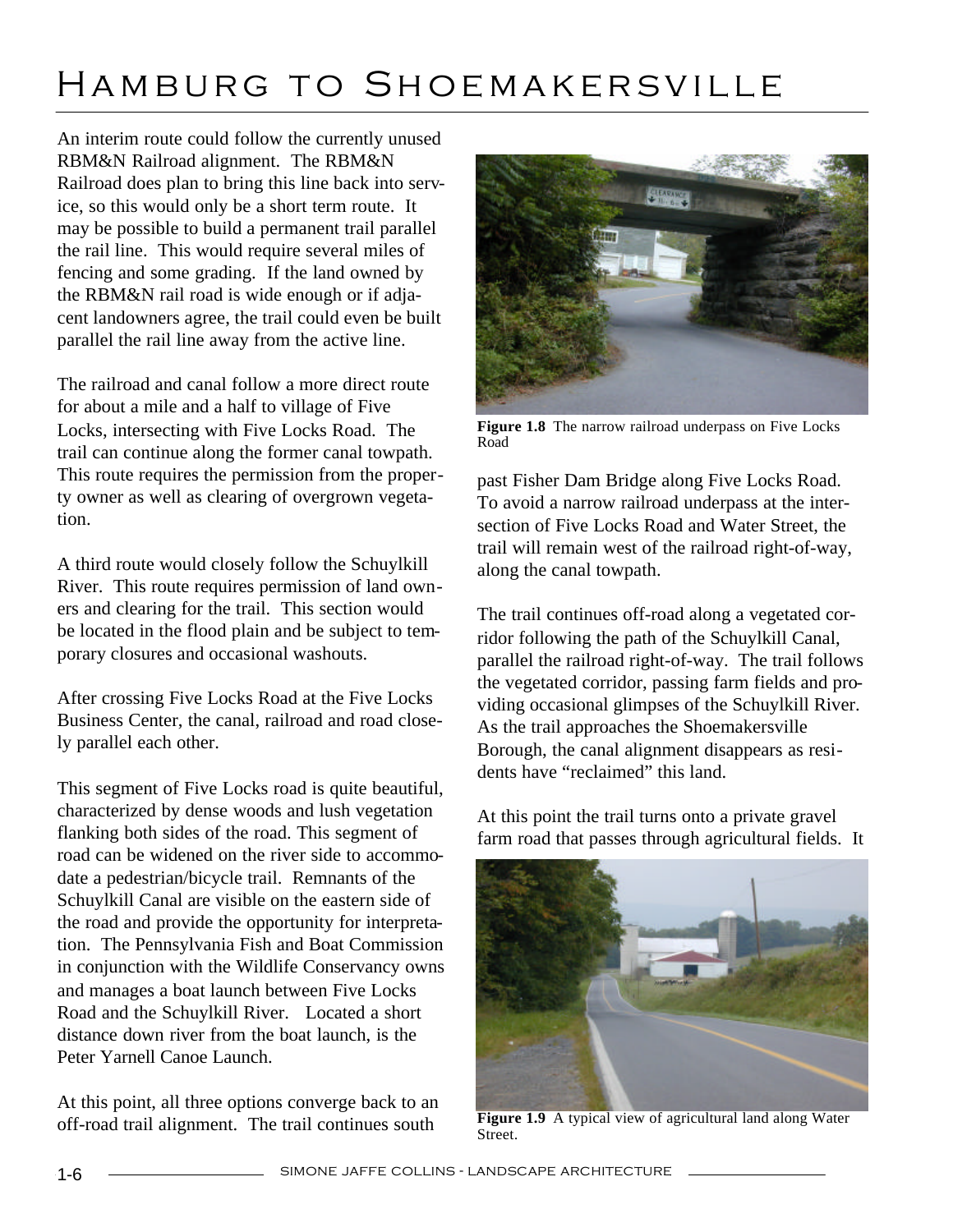should be noted that this access road is privately owned and would require an easement and an agreement with the owner to allow public use of this right-of-way. The trail continues along the access road and terminates in the parking lot of the Globe underwear factory in Shoemakersville. A closer study of the parking area with the property owner will be required to define a safe trail route to Main Street. This connection could occur within the street right-of-way, if necessary.

## *Option 2. On road-route*

#### *Overview*

This on-road route begins at the Hamburg/Tilden pedestrian bridge and proceeds through the town of Hamburg then heads South on Route 61 to Main Street, Shoemakersville. This route utilizes existing roads as the backbone of the trail. Road improvements and the installation of signage are necessary to make this a feasible trail route.

### *Route*

This route begins at the Hamburg/Tilden pedestrian bridge, connecting to State Street. Proceeding east on State Street for approximately one half mile, the route passes through the commercial downtown district of Hamburg to the Fourth Street intersection (F.1.5). Local stores, restaurants, specialty shops and other small businesses on State Street provide various retail and service businesses for the local community. This well-preserved commercial district also features distinctive "Main Street" architecture from the 19th century including an historic market building on the corner of State and Third Street. This route reflects the rich architectural history of Hamburg.

At the intersection of Fourth and State Streets, the trail turns south on Fourth Street for approximately 5,500' to Route 61. Fourth Street is mixed with residential and commercial uses and has sidewalks for the majority of its length. This section of road is heavily traveled by motorists, as it also provides a direct connection between I-78 and Route 61.

For the next half mile, as the trail approaches Route 61, both sidewalks and curbs disappear to undefined masses of asphalt paving. (F.1.6). This area is not pedestrian oriented. It would take substantial improvements to provide a safe corridor up to and across four lanes of traffic on Route 61.

A traffic signal controls the intersection of Route 61 and Fourth Street. The wide lanes and awkward road angles make this intersection a hazard to pedestrians and bicyclists. The intersection meets at an atypical 20-degree angle. Numerous driveways to adjacent businesses only add to the confusion. This is by far the most dangerous point on the route. It is absolutely necessary to provide a safe crossing for pedestrians across Route 61 at this point.

Once across Route 61, the trail follows the western shoulder of the highway south, towards Shoemakersville. As one approaches the top of the hill, the trail turns right onto Zion Church Road. This street quickly terminates at the intersection of Main Street and Hughes Hill Road. From here the trail proceeds south on Main Street.

Even though this on-road route loses the amenity of the river and the noise from Route 61 is audible, the street is lined with graceful mature trees and views open to fields that border the road. This road was the historical connecting road between Shoemakersville and Hamburg. The trail follows Main Street into Shoemakersville Borough. On street parking in town, will require cyclists to share the road in town, however reduced traffic speeds make this shared trail segment less of a concern.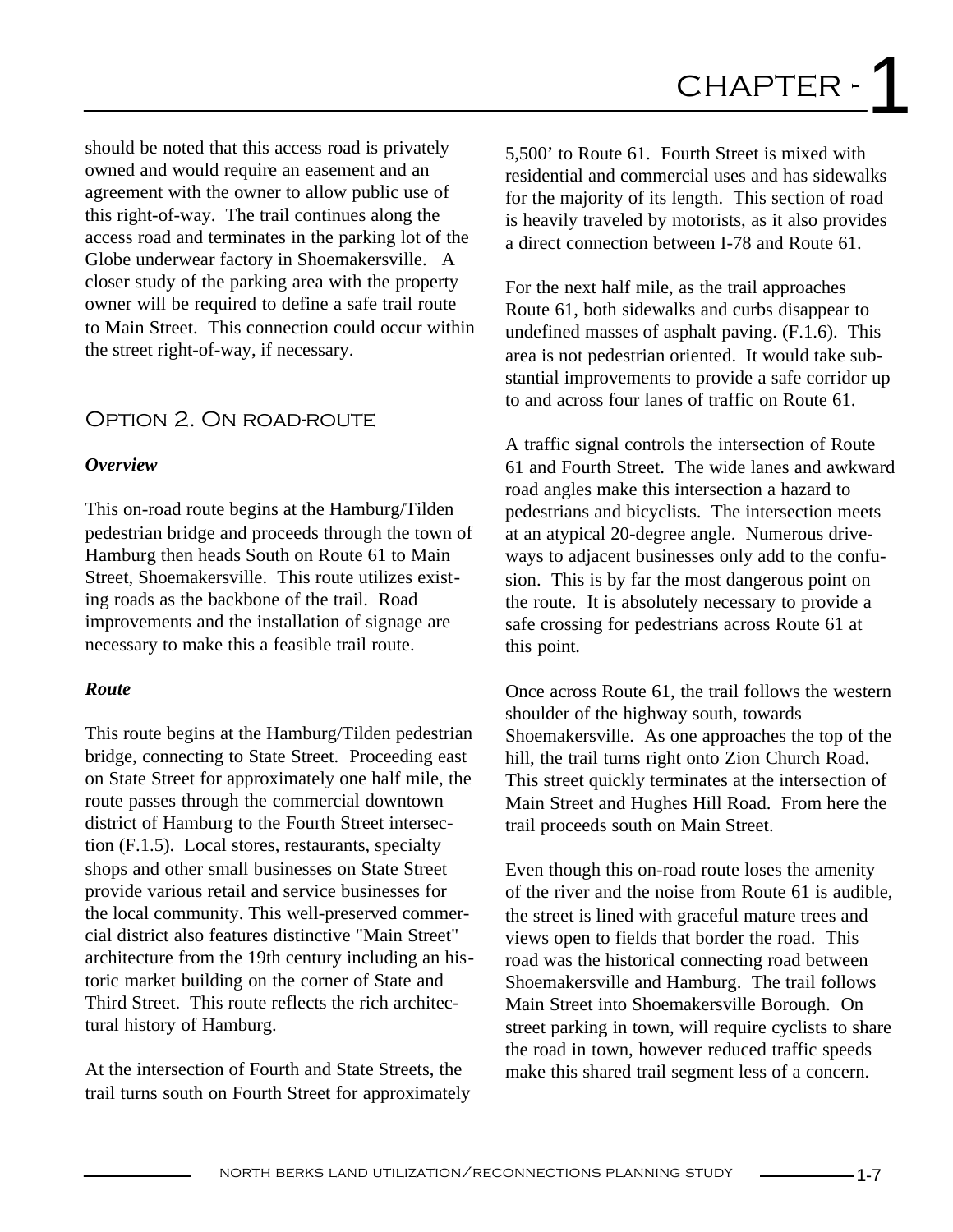### *Option 3. On-road route*

#### *Overview*

The third trail option follows the same alignment as trail Option 2 up to the intersection of Route 61 and Hughes Hill Road. The route then turns westsouthwest onto Hughes Hill Road to Five Locks Road traveling through Five Locks to

Shoemakersville. Some segments of the roadway are not able to be widened making this route primarily 'share the road'. The route requires crossing railroad tracks (now inactive, but potentially active in the future) at three different points. This route is indirect, traveling west-southwest through Five Locks, but it affords great views of the Schuylkill River and the surrounding agrarian countryside.



The proposed off-road trail follows sections of the Schuylkill River Navigation Canal.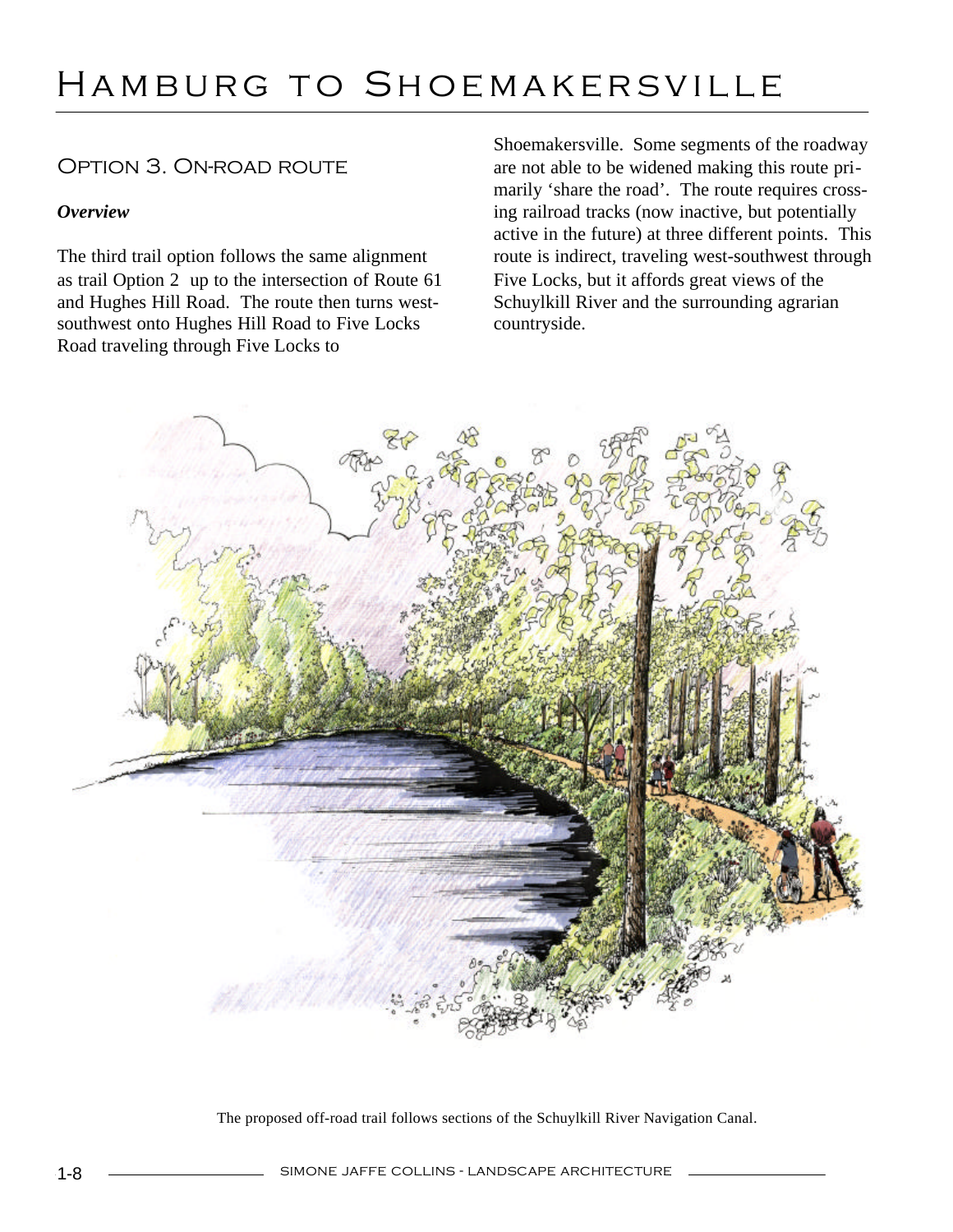

#### *Route*

The first section of this trail follows the on-road (option 2) route from the Hamburg/Tilden pedestrian bridge through Hamburg and across Route 61. The trail would proceed south on 61, on the west side to the intersection of Hughes Hill Road. The trail turns right onto Hughes Hill Road, a narrow road which will be difficult to widened because of a steep embankment to the east and private property to the west. This is a safety concern for pedestrians and cyclists.

The route turns west onto Five Locks Road, heading toward the Schuylkill River. This narrow segment of road borders open farm fields to the north and south. The road crosses the inactive Reading Blue Mountain & Northern Railroad (RBM&N) at an on-grade crossing just before making a sharp turn to the south. Here the road widens and the character of the landscape changes, entering a tunnel of tall trees. The road, canal and railroad parallel each other with the Schuylkill River a short distance to the west. This route passes the Pennsylvania State Fish and Boat Commission boat launch and the Fisher Dam Bridge.

Proceeding on Five Locks Road, the route turns sharply east this time passing under the railroad (Figure 1.8). This narrow underpass is a dangerous point along the route. Safety and warning signage are required to make this underpass useable. Five Locks Road then changes to Water Street where it continues to parallel the alignment of the Old Schuylkill Canal and the inactive railroad. This wide segment of road is expandable to accommodate a trail. Views of the open rolling agrarian landscape unfold. Some remnants of the Schuylkill Canal are visible, although most of the old alignment has been filled and is now a vegetated corridor. The on-road trail continues along Water Street. The road remains wide and portions of the Old Canal are again visible.

Two trail options into Shoemakersville are possible. The first option continues along Water Street, winding through residential neighborhoods which have sidewalks for pedestrians. This option crosses the inactive rail line for the third time and terminates at Main Street. The second option is to turn right onto Walnut Street and left onto a gravel access road, which is also utilized in trail Option 1. This access road continues through farm fields and provides beautiful agrarian scenery. The trail travels past the Globe underwear factory and intersects Main Street in Shoemakersville.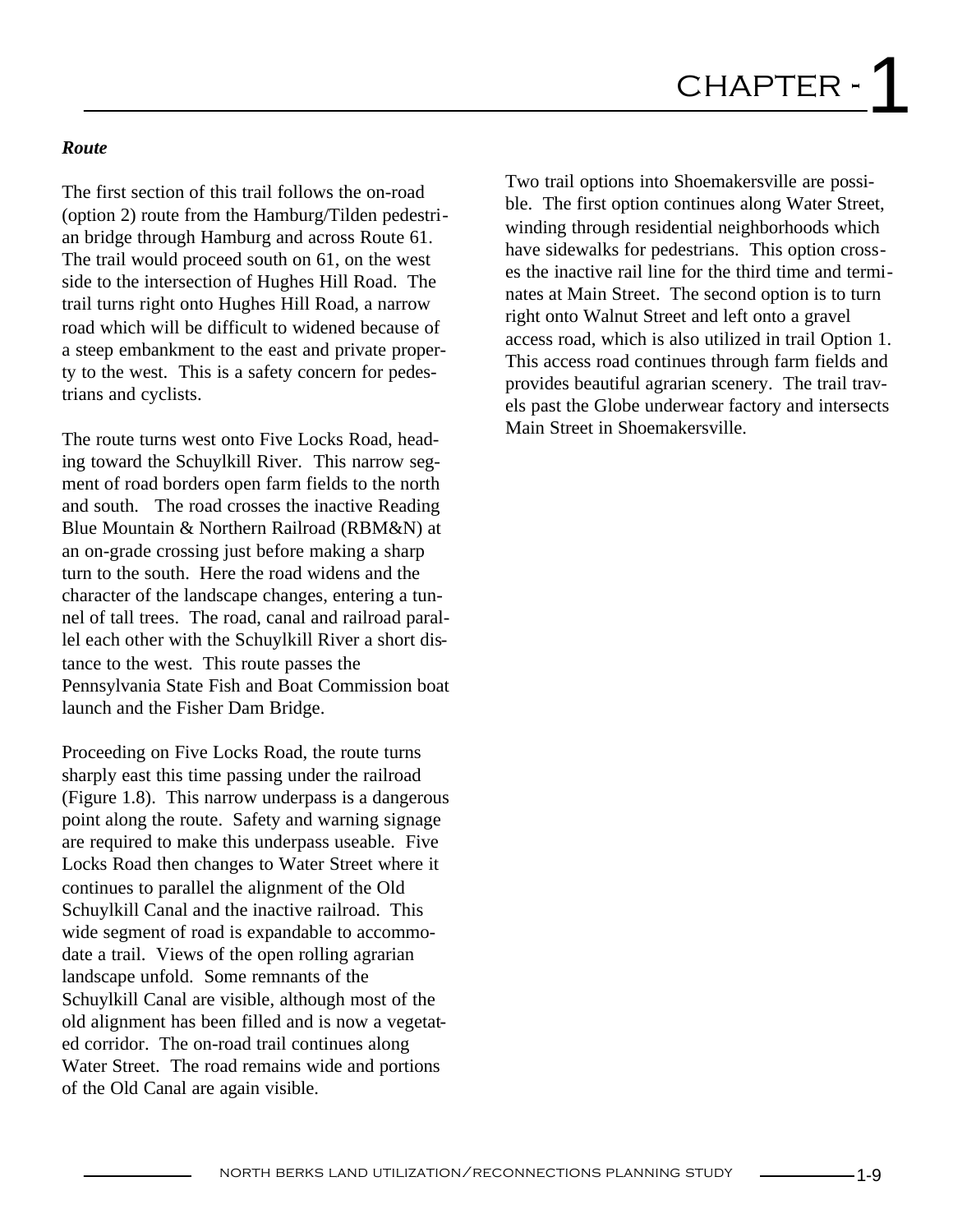## **Recommendations**

Option 1, the off-road route, is the recommended trail. Although coordination with several property owners is required, most of the trail follows former roads or paths. The construction of the trail will be the greatest expense.

## *Improvements*

The following is a list of trail improvements to be completed for each trail option.

### *1. Shoulder expansion.*

For on-road route options, the expansion of the shoulders to accommodate bicyclist and pedestrians are the most important improvements. The American Association of State Highway and Transportation Officials (AASHTO) in the Development of Bicycle Facilities Guide recommends shoulder width on roads with speed limits greater than 50 mph should be expanded to at least five (5) feet to accommodate a dedicated pedestrian/cyclist route. The expansion of shoulders is most cost effective when built in conjunction with other road improvements.

### *2. Traffic safety signage.*

Along the on-road routes and at off-road trail intersections with roads, there is a need to alert vehicles of pedestrians and bicycles that may be on the road. Additionally, warning signs posted along the touring route make the trail user aware of the upcoming intersection or railroad crossing. These signs should be posted on both on and off road trails. Also line painting the trail on-road will assist in delineating the trail and also alert motorists of the trail. Where the trail crosses an adjoining street, it is important this crosswalk be clearly marked.

### *3. Interpretive signage.*

Shoemakersville. Interpretive signs provide an opportunity to tell the story about the region, its history and points of interest on or near the trail.

### *4. Obtaining trail easements.*

Several off-road trail sections require easements through private lands. Land acquisition is not often feasible or necessary. An easement or permission for long term use is satisfactory. Developing an open and cooperation relationship with landowners is critical in making trail connections complete. When a trail follows an existing trail or other easement, such as a rail line, the addition of a paralleling trail has minimal impact. Screen planting or fencing may satisfy any privacy concerns.

### *5. Off-road trail.*

The off-road sections of trail will require improvements to make them accessible. Those improvements include clearing existing vegetation, grading the surface for proper drainage and installing a trail surface. Construction of the trail should be sensitive to the surrounding landscape and adjacent land owners. It is recommended the trail be a minimum of ten feet wide.

### *6. Control measures.*

The proposed off-road alignment parallels an un-used rail corridor in some locations. The future use of this line may change. Where the trail passes under Route 61 with the railroad, a 6' high chainlink fence will separate the uses. The use of "pass through gates" at road crossings on the trail will eliminate unwanted vehicular traffic on the trail. These bollards must be removable to allow for emergency and service vehicles.

Interpretive and orientation signage should be installed at key locations between Hamburg and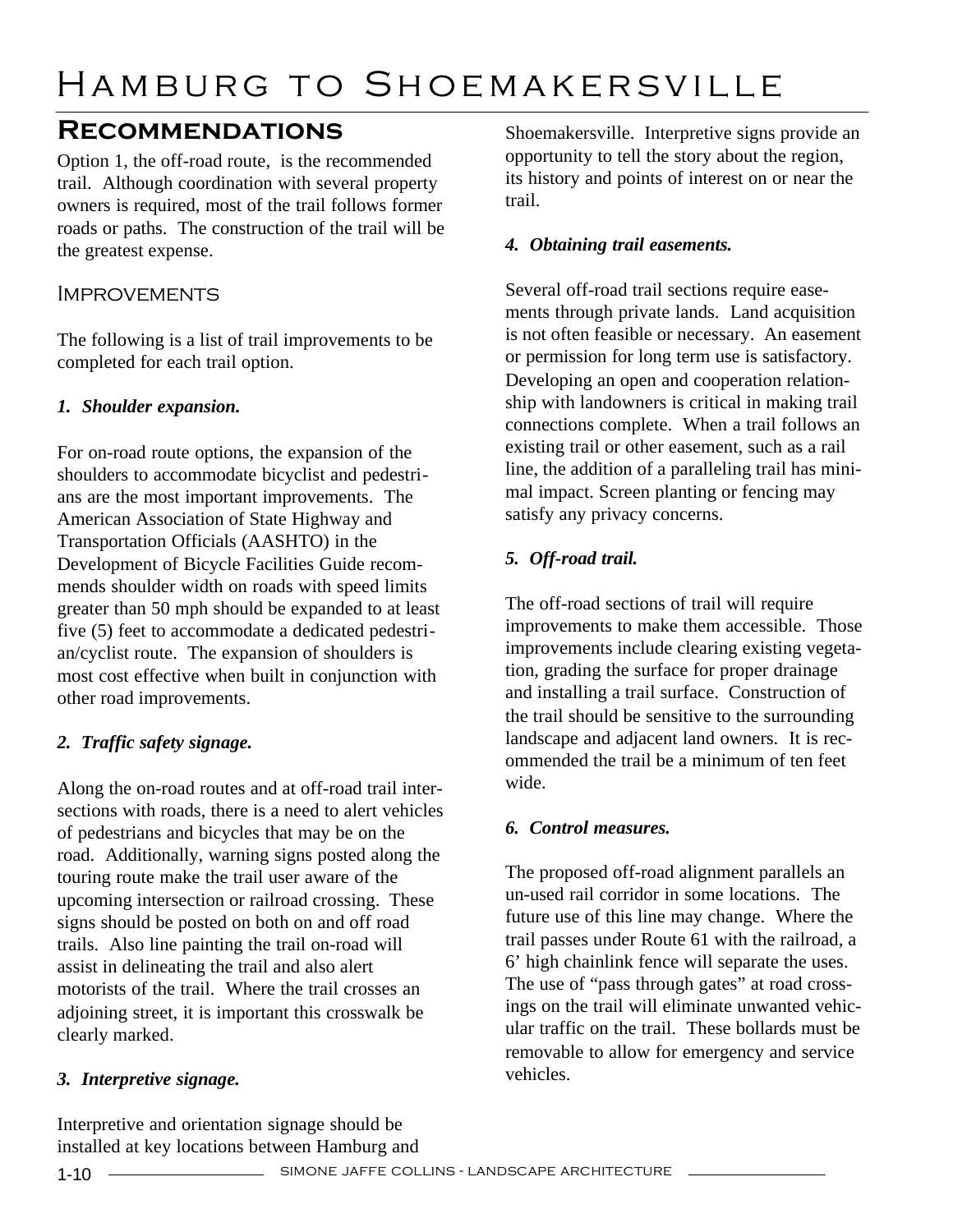

## **Cost Estimate**

#### **1. OPTION ONE - Off-Road Route**

*Off-Road Section From Hamburg to Shoemakersville*

**Total Cost \$434,250.00**

#### **2. OPTION TWO - On-road Route**

*Hamburg to Hughes Hill Road/Main Street.*

Subtotal \$80,930.00

*Downtown Shoemakersville - Main Street*

Subtotal \$11,500.00

*On-Road Section - Main Street Shoemakersville to Hamburg*

Subtotal \$154,380.0

**Total Cost** \$246,810.00

**3. OPTION THREE - Scenic Touring Route**

*On-Road Trail: Route 61 to Five Locks to Shoemakersville*

**Total Cost \$296,433.00**

*Please refer to route matrix for a complete description of costs.*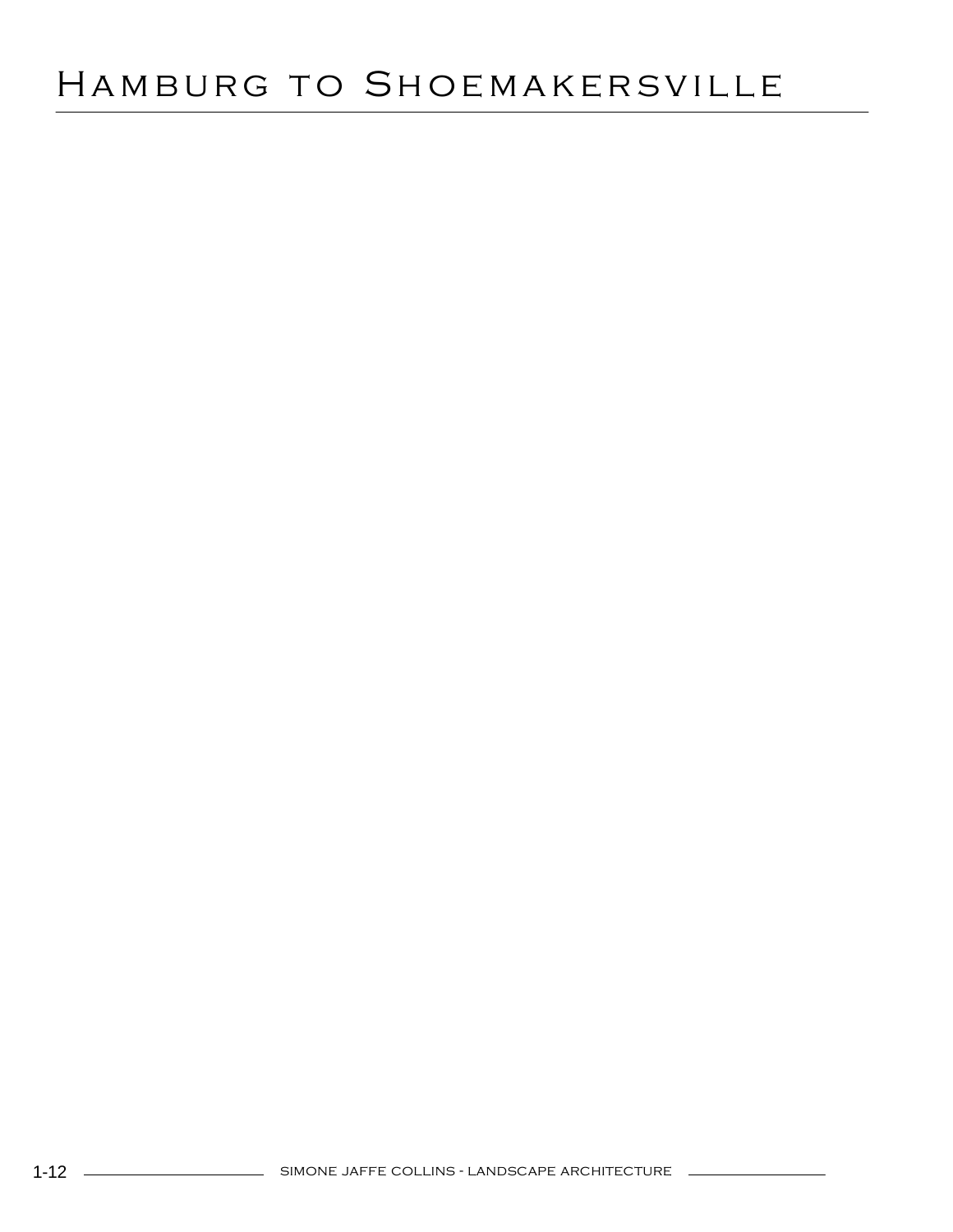

 $\overline{\phantom{a}}$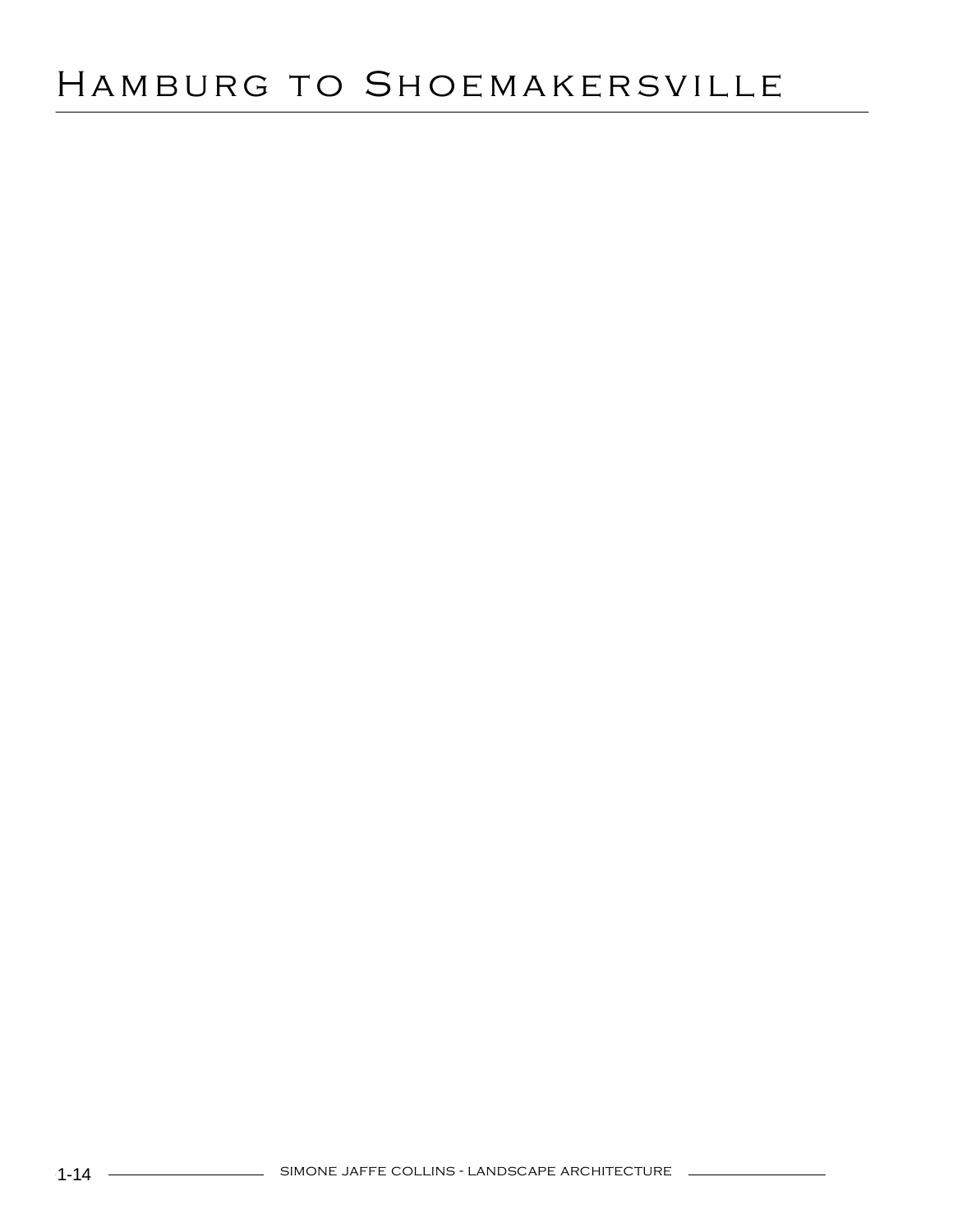

 $\overline{\phantom{a}}$